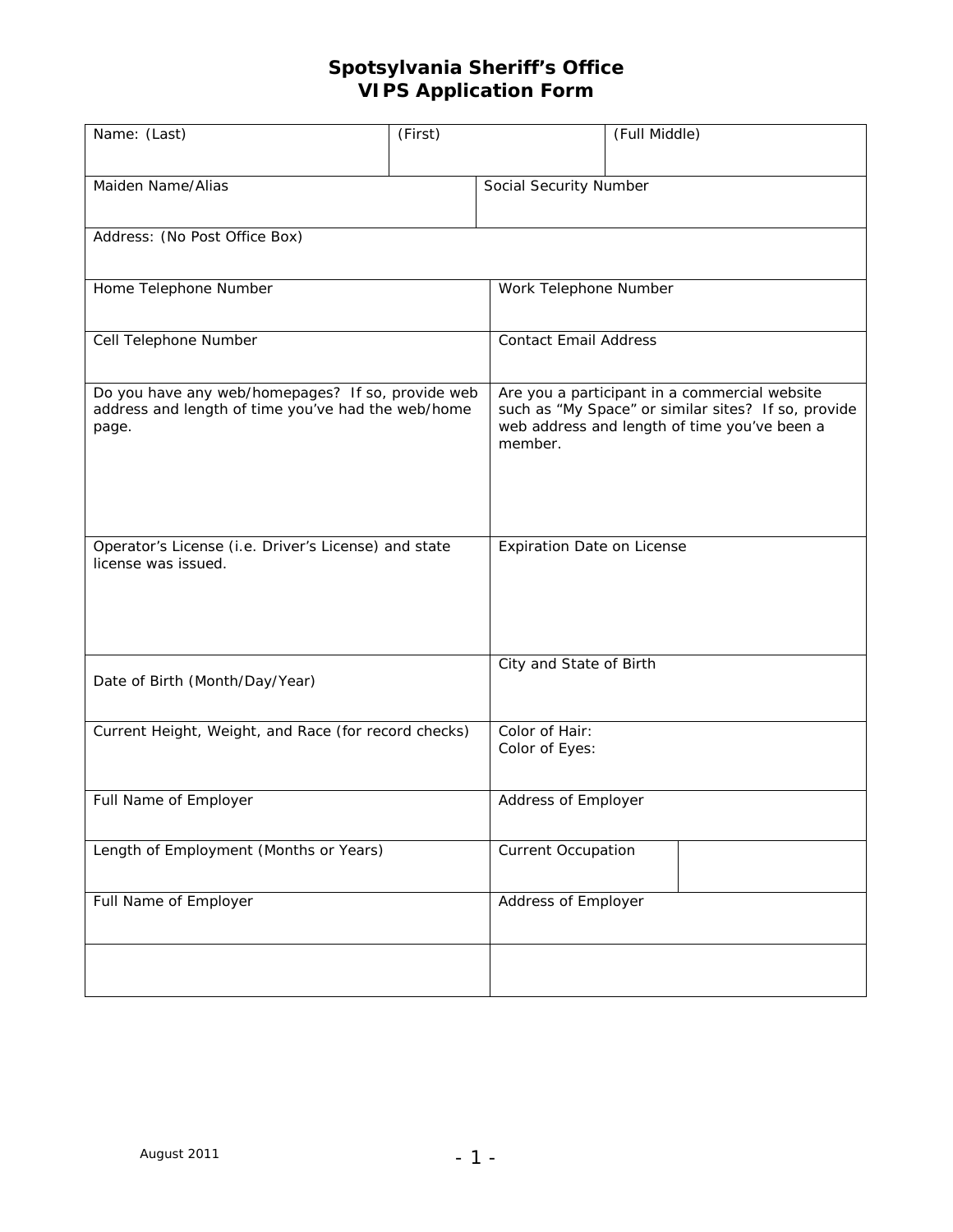| <b>Employment History</b><br>Have you been demoted or suspended from your<br>current employment? From any previous | Provide Details for All Demotions and Suspension<br>(Dates/Reasons) |  |
|--------------------------------------------------------------------------------------------------------------------|---------------------------------------------------------------------|--|
| employments?                                                                                                       |                                                                     |  |
|                                                                                                                    |                                                                     |  |
| Employment History (Continued)                                                                                     | Details                                                             |  |
| Have you been fired from any employment?                                                                           |                                                                     |  |
| $Yes_{\_}$                                                                                                         |                                                                     |  |
|                                                                                                                    |                                                                     |  |
|                                                                                                                    |                                                                     |  |
| Volunteer Service History<br>Provide Name and Location of Business/Government<br>Agency, etc.                      | Position and Dates of Volunteer Service                             |  |
|                                                                                                                    |                                                                     |  |
|                                                                                                                    |                                                                     |  |
|                                                                                                                    |                                                                     |  |
| Reason for Leaving Each Volunteer Position                                                                         |                                                                     |  |
|                                                                                                                    |                                                                     |  |
|                                                                                                                    |                                                                     |  |
|                                                                                                                    |                                                                     |  |
|                                                                                                                    |                                                                     |  |
|                                                                                                                    |                                                                     |  |
|                                                                                                                    |                                                                     |  |
|                                                                                                                    |                                                                     |  |
|                                                                                                                    |                                                                     |  |
| Reason for Leaving Each Volunteer Position                                                                         |                                                                     |  |
|                                                                                                                    |                                                                     |  |
|                                                                                                                    |                                                                     |  |
|                                                                                                                    |                                                                     |  |
|                                                                                                                    |                                                                     |  |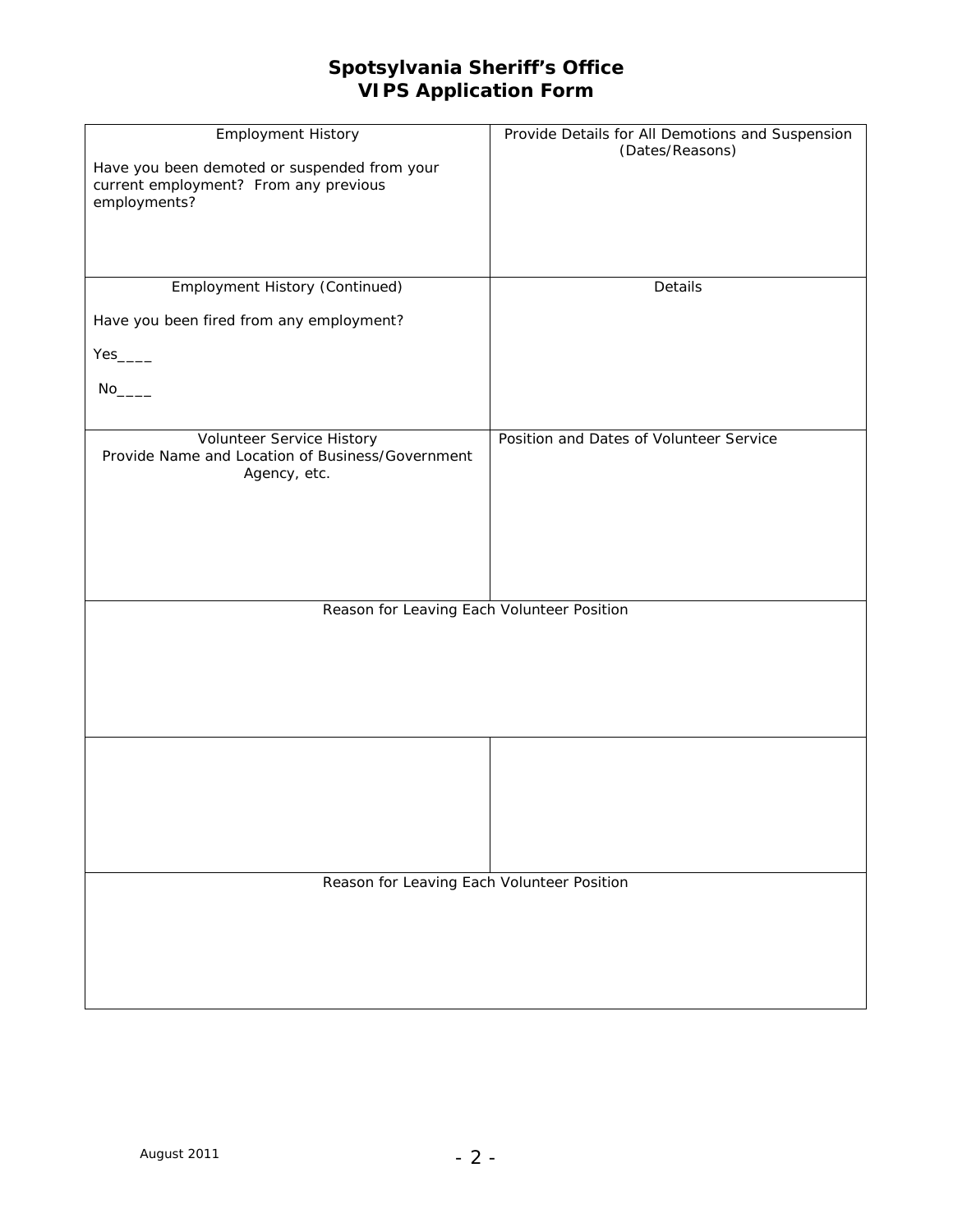| Volunteer Positions/Applications with Spotsylvania County                                           |                                                                        |  |  |  |
|-----------------------------------------------------------------------------------------------------|------------------------------------------------------------------------|--|--|--|
| Have you previously applied for and been denied any types of volunteer positions within the county? |                                                                        |  |  |  |
|                                                                                                     |                                                                        |  |  |  |
|                                                                                                     |                                                                        |  |  |  |
| Application for Law Enforcement Positions                                                           |                                                                        |  |  |  |
| Have you applied for any law enforcement related positions? If yes, provide details.                |                                                                        |  |  |  |
|                                                                                                     |                                                                        |  |  |  |
|                                                                                                     |                                                                        |  |  |  |
|                                                                                                     |                                                                        |  |  |  |
| Education                                                                                           | College                                                                |  |  |  |
| High School Diploma: Yes___ No___                                                                   | Associate Degree: Yes_____ No____<br>Bachelors Degree: Yes_____ No____ |  |  |  |
| GED: Yes___ No___                                                                                   |                                                                        |  |  |  |
|                                                                                                     |                                                                        |  |  |  |
|                                                                                                     | Graduate Degree: Yes_____ No____                                       |  |  |  |
|                                                                                                     |                                                                        |  |  |  |
| Military Service                                                                                    | Disciplinary Action                                                    |  |  |  |
| (Active, Reserve, National Guard)                                                                   | Court martial (Date and                                                |  |  |  |
| Branch of Service: _______________________                                                          |                                                                        |  |  |  |
|                                                                                                     |                                                                        |  |  |  |
| Type of Discharge: ______________________                                                           | Non-judicial Punishment (Date and Reason)                              |  |  |  |
| Highest Grade/Rank: _________________                                                               |                                                                        |  |  |  |
|                                                                                                     |                                                                        |  |  |  |
| Polygraph History                                                                                   | Date/Reason for Polygraph                                              |  |  |  |
| Have you ever taken a polygraph: Yes____ No____                                                     |                                                                        |  |  |  |
| Name of                                                                                             |                                                                        |  |  |  |
|                                                                                                     |                                                                        |  |  |  |
| Citizenship and Residency                                                                           | Permanent Resident Alien Information                                   |  |  |  |
| Are you a United States Citizen?                                                                    |                                                                        |  |  |  |
| $Yes$ No ______                                                                                     |                                                                        |  |  |  |
| Are you a resident of Spotsylvania County?                                                          | Permanent Resident Alien Number:                                       |  |  |  |
| $Yes$ <sub>______</sub>                                                                             |                                                                        |  |  |  |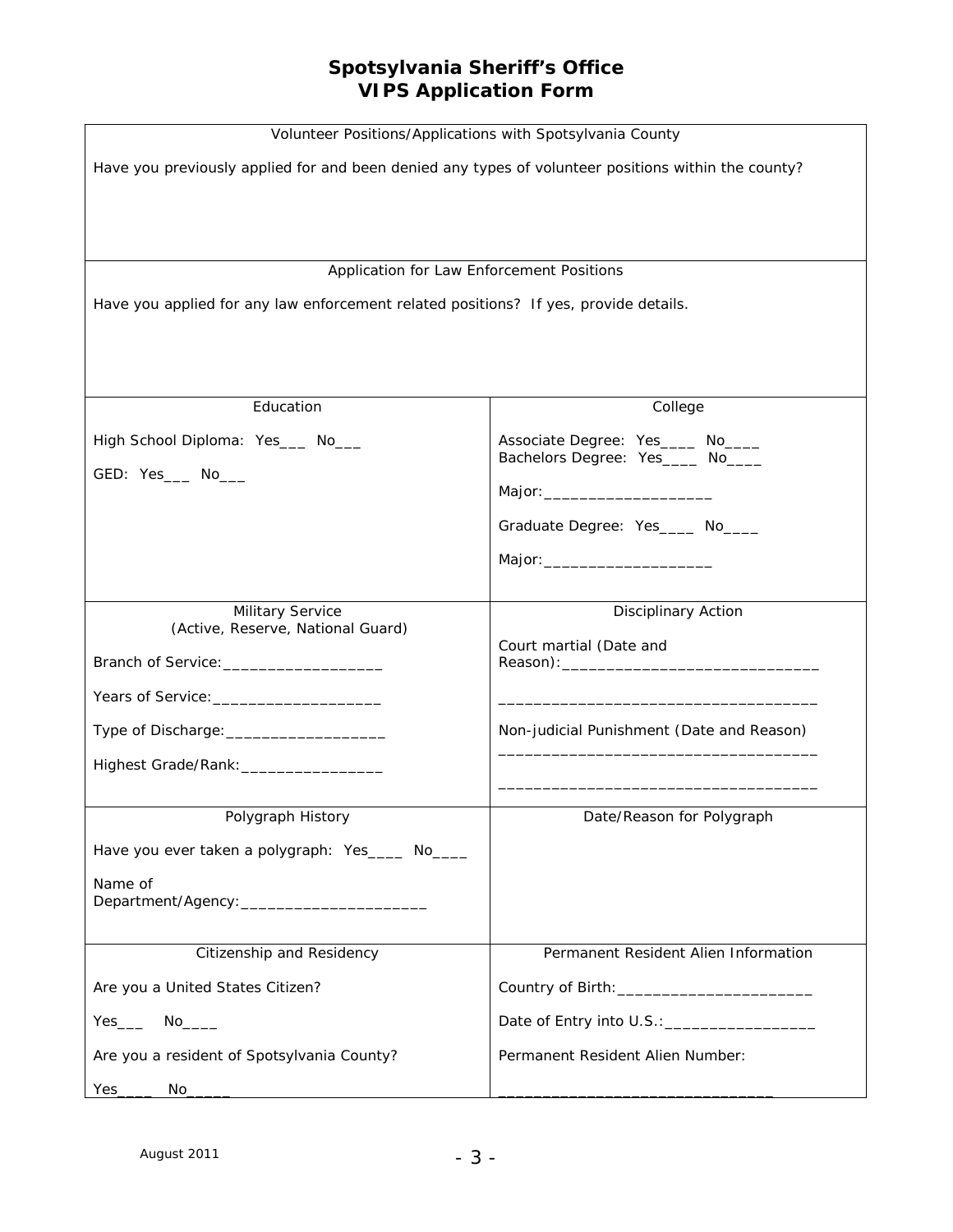| Driver's License History<br>Has your License ever been revoked or suspended:<br>If yes, provide details.                                                                                                                                                                                                                                | List Other States Where You Had Driver's Licenses<br><b>Issued</b>                                                                     |
|-----------------------------------------------------------------------------------------------------------------------------------------------------------------------------------------------------------------------------------------------------------------------------------------------------------------------------------------|----------------------------------------------------------------------------------------------------------------------------------------|
| <b>Traffic Citations</b>                                                                                                                                                                                                                                                                                                                |                                                                                                                                        |
| List all traffic citations (excluding parking) received by<br>offense/date/place/department                                                                                                                                                                                                                                             | Traffic Citation Information (Continued)                                                                                               |
| Criminal History                                                                                                                                                                                                                                                                                                                        | Criminal History (continued)                                                                                                           |
| List all Criminal Charges/Offenses (type, date,<br>location, police agency, final disposition etc.) You<br>Have Been Charged with regardless of the final<br>outcome of any court proceedings. Include all<br>adult or juvenile.                                                                                                        |                                                                                                                                        |
|                                                                                                                                                                                                                                                                                                                                         |                                                                                                                                        |
| Drug/Substance Use<br>Have you ever used, abused, or experimented with<br>any of the following substances. If yes, provide<br>details as to period of time used, approximately<br>number of times per substance and any comments<br>you wish to provide.<br>Marijuana/Hashish<br>Cocaine/Crack<br>Amphetamines/Barbiturates<br>Steroids | Provide Details of Treatment Received due to Use<br>of drugs/substances. Space may also be used to<br>explain use of drugs/substances. |